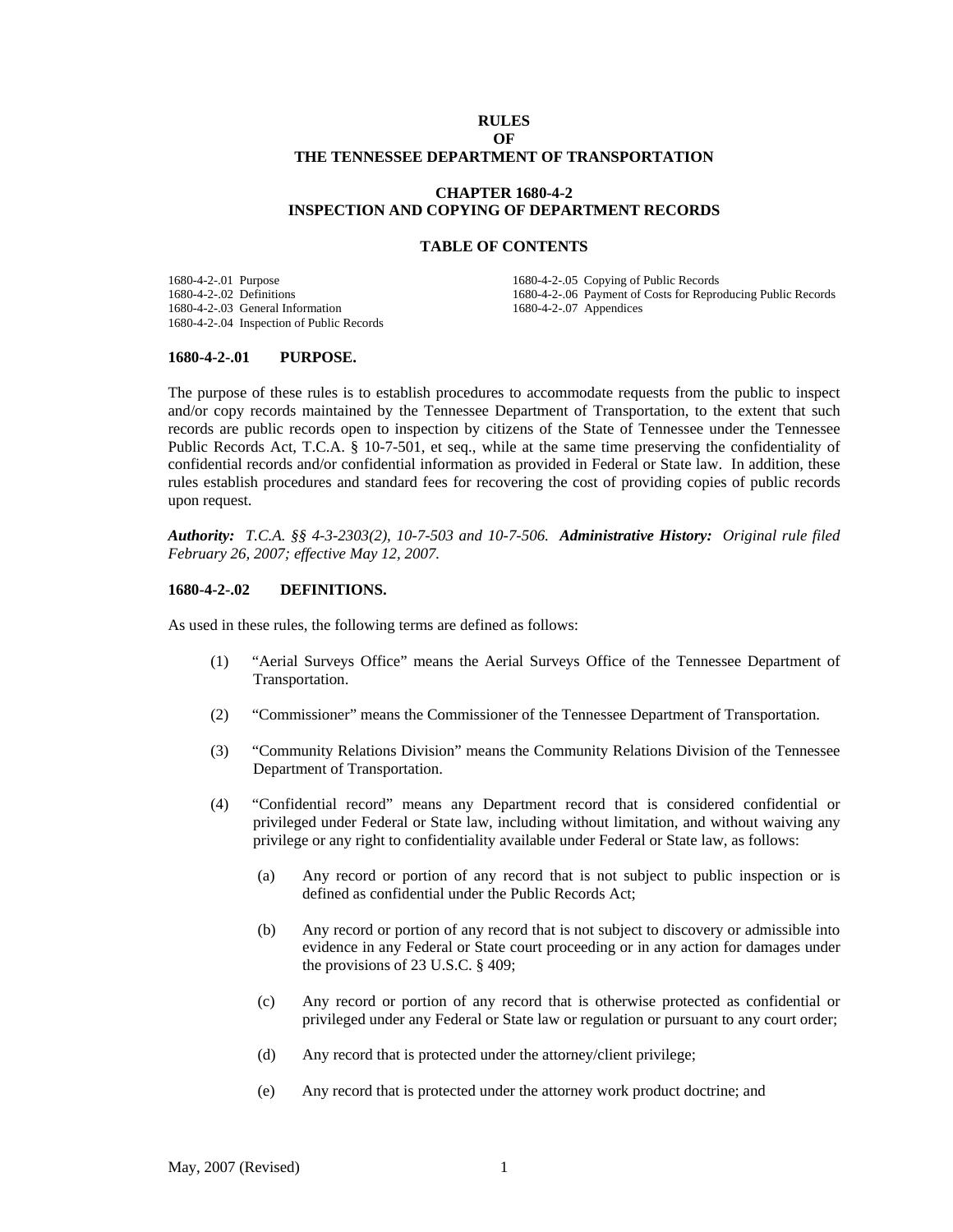- (f) Any record that is protected under any other statutory or common law privilege.
- (5) "Construction Division" means the Construction Division of the Tennessee Department of Transportation.
- (6) "Copy Center" means the Copy Center for the Tennessee Department of Transportation.
- (7) "Department" means the Tennessee Department of Transportation.
- (8) "Legal Office" means the Tennessee Department of Transportation, Office of General Counsel.
- (9) "Map Sales Office" means the Map Sales and Publications Office of the Tennessee Department of Transportation.
- (10) "Non-routine record" means a record, in any form, that cannot be readily produced for public inspection or copied upon request without more than minimal assistance from the Records Custodian to whom the request has been made, and including without limitation, as follows:
	- (a) Archived records;
	- (b) Microfilmed records;
	- (c) Audio recordings;
	- (d) Records accessed only through the manipulation of electronically or digitally stored information;
	- (e) Oversized pages or bound volumes that cannot be fed automatically into and copied on a standard office photocopier; and
	- (f) Records containing or located within files containing material that may be a confidential record under Federal or State law.
- (11) "Plan Sales Office" means the Plan Sales Office of the Tennessee Department of Transportation.
- (12) "Public Information Officer" means the Public Information Officer of the Tennessee Department of Transportation.
- (13) "Public record" means any Department record that is open to inspection by any citizen of the State of Tennessee under the provisions of the Public Records Act, and is not otherwise considered a confidential record under Federal or State law.
- (14) "Public Records Act" means the Tennessee Public Records Act as codified in Tennessee Code Annotated, Section 10-7-501, et seq.
- (15) "Record" means any document or stored information, in any form, that has been generated or received and maintained by the Department pursuant to law or in connection with the transaction of the Department's official business.
- (16) "Record available for purchase" means a record generated by the Department in connection with official business that the Department also offers for sale to other governmental agencies, bidders, and/or individuals as a service to the public, including without limitation as follows: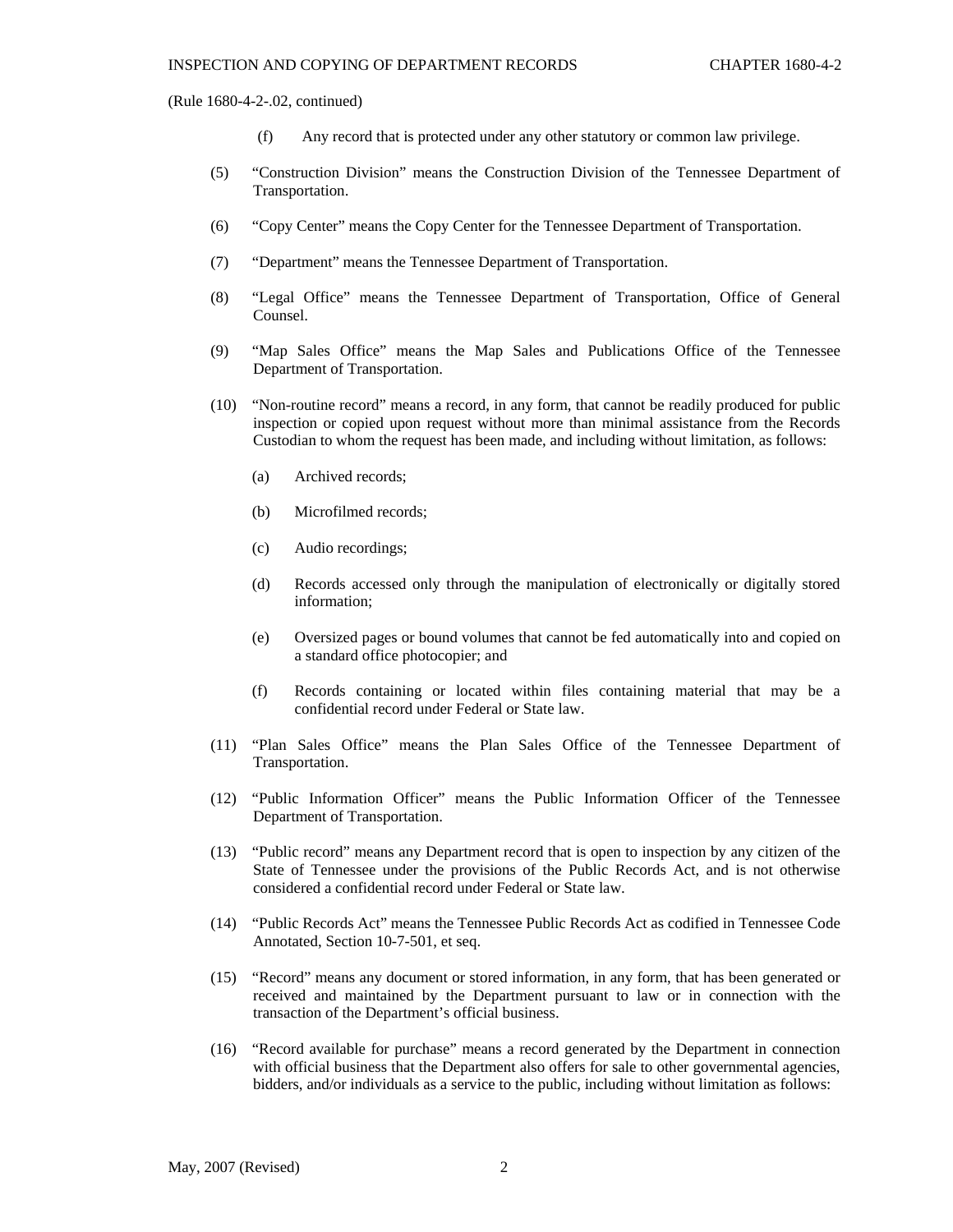- (a) Maps and publications that are available from the Map Sales Office;
- (b) Plan sheets from the Department's final roadway right-of-way plans, final roadway construction plans, and structural plans that are available from the Plan Sales Office;
- (c) Aerial photographs and films that are available from the Aerial Surveys Office;
- (d) Standard Specifications for Road and Bridge Construction, Standard Roadway Drawings, and contract proposal books for current construction projects being let to bid that are available from the Construction Division; and
- (e) Construction plans for current projects being let to bid that are available from the Copy Center.
- (17) "Records Custodian" means an employee of the Department, or the designee of such employee, who has direct supervisory authority over the specific division, section or office of the Department where the requested Department records are maintained.
- (18) "Redacted record" means a record that has been edited to remove information that is confidential under Federal or State law so as to generate a public record available for inspection and copying under the Public Records Act.
- (19) "Routine record" means a public record, in any form, that can be readily produced for public inspection or copied upon request with minimal assistance from the Records Custodian of the Department to whom the request has been made, and including without limitation as follows:
	- (a) An unbound paper record of standard letter or legal size which can be automatically fed into and copied on a standard office photocopier;
	- (b) Any electronically or digitally stored record that can be readily accessed and printed on a standard office printer; provided, however, that such a record shall not be considered a routine record if each separate screen-page of the record must be printed as a separate page.

*Authority: T.C.A. §§ 4-3-2303(2), 10-7-503 and 10-7-506. Administrative History: Original rule filed February 26, 2007; effective May 12, 2007.* 

# **1680-4-2-.03 GENERAL INFORMATION.**

(1) Business Hours.

A request to inspect or copy public records of the Department pursuant to the Public Records Act shall be made, and any inspection or copying shall be conducted, during the Department's normal business hours of 8:00 a.m. to 4:30 p.m., Monday through Friday, excluding holidays, unless the Department expressly authorizes the inspection or copying of public records outside of normal business hours.

- (2) Notice of Requests.
	- (a) Notice of a request to inspect or copy public records of the Department, other than a record available for purchase, may be made orally or in writing to the Community Relations Division, Public Information Officer, Legal Office, or to an appropriate Records Custodian of the Department where the requested records are maintained. The contact information for the Community Relations Division, Public Information Officer, and the Legal Office is indicated below.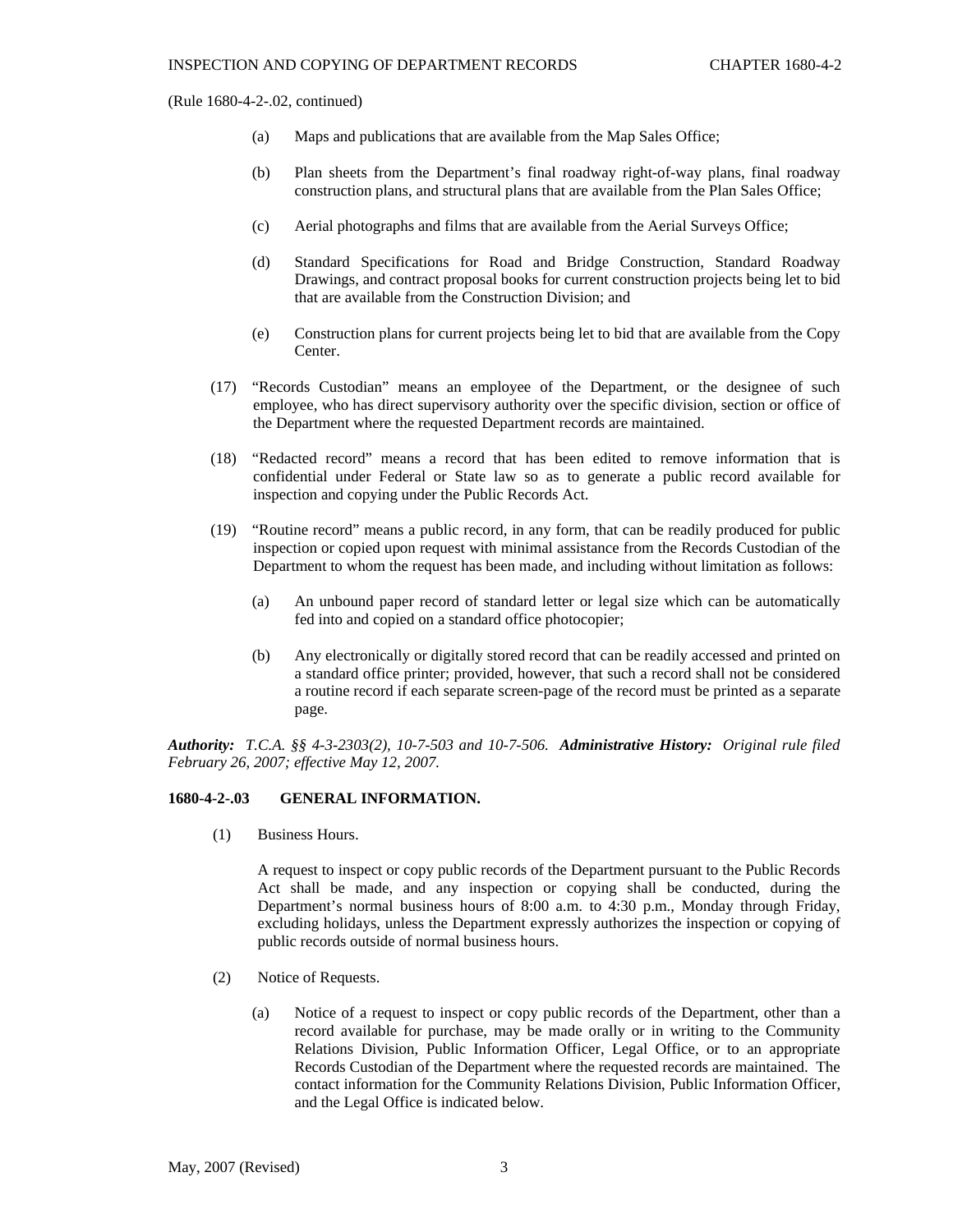- (b) The Department may request the notice to be made or confirmed in writing if, in the judgment of the Department, the request is for any non-routine record or for multiple routine records that cannot be readily produced for inspection in the specific office where the request has been made. The Department may require a request for copies of public records to be made in writing.
- (c) Any form of written notice, e.g., letter, facsimile transmission or e-mail, will be acceptable.
- (d) The notice shall identify the record or records requested for inspection or copying with as much specificity as reasonably possible.
- (e) Any record available for purchase may be obtained by contacting the appropriate office where the record is offered for sale to the public. The contact information is indicated below.
- (3) Department Contact Information.
	- (a) Inspection and/or Copying of Public Records.

To obtain assistance in processing a request to inspect and/or obtain copies of public records of the Department, a requestor may contact the Community Relations Division, Public Information Officer, or Legal Office. The current contact information for these offices, which may be subject to change without amendment of these rules, is as follows:

- 1. Community Relations Division Tennessee Department of Transportation Suite 700, James K. Polk Building 505 Deaderick Street Nashville, Tennessee 37243 Telephone: 615-741-7736 Fax: 615-741-9093
- 2. Public Information Officer Tennessee Department of Transportation Suite 700, James K. Polk Building 505 Deaderick Street Nashville, Tennessee 37243 Telephone: 615-741-2331 Fax: 615-741-9093
- 3. Office of General Counsel Tennessee Department of Transportation Suite 300, James K. Polk Building 505 Deaderick Street Nashville, Tennessee 37243 Telephone: 615-741-2941 Fax: 615-532-5988
- (b) Records Available for Purchase.
	- 1. To request assistance in purchasing Department maps and publications, a requestor may contact the Map Sales Office. The current contact information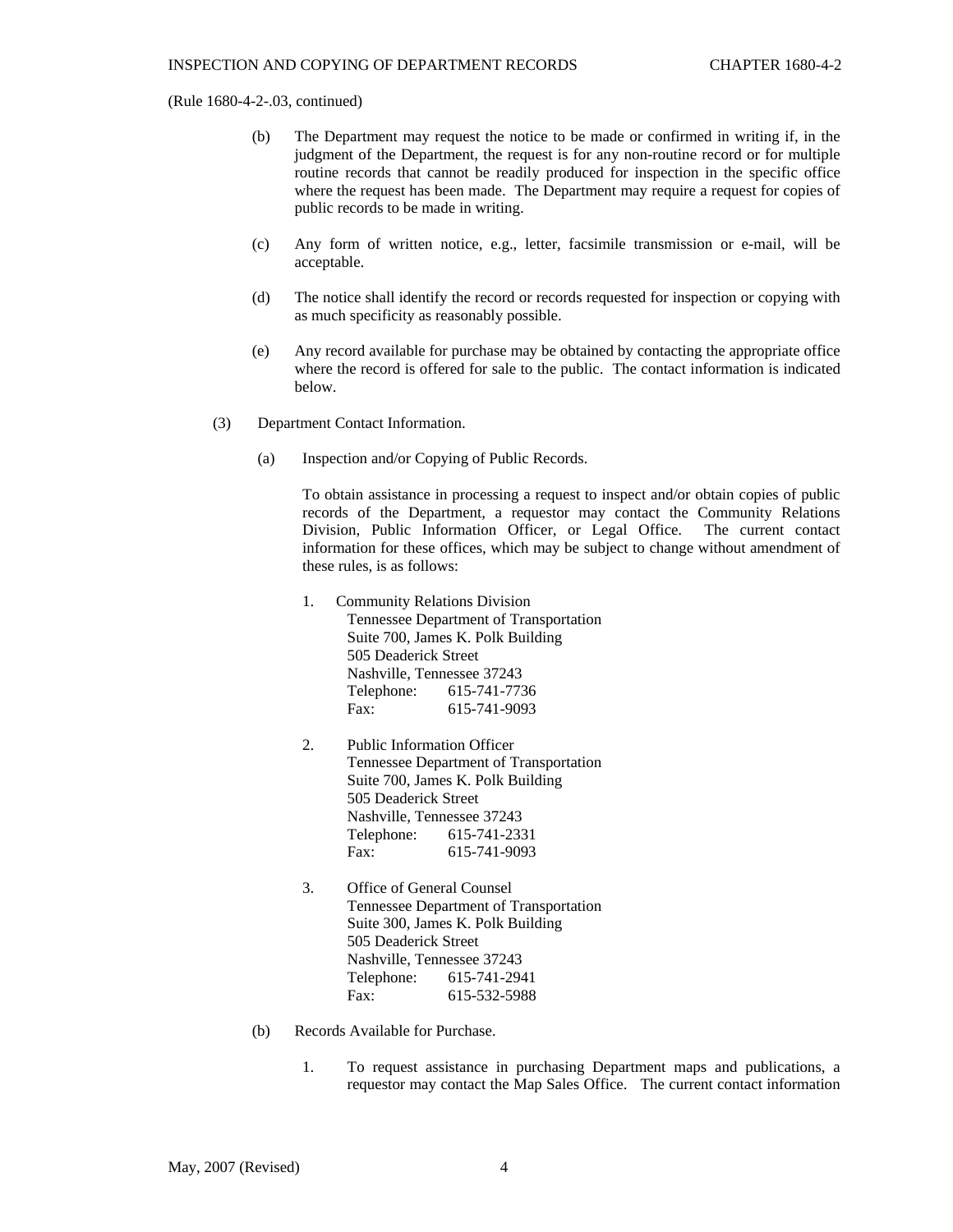for the Map Sales Office, which may be subject to change without amendment of these rules, is as follows:

Map Sales and Publications Office Tennessee Department of Transportation Suite 300, James K. Polk Building 505 Deaderick Street Nashville, Tennessee 37243 Telephone: 615-741-2195 Fax: 615-741-1791 Web site: [www.tdot.state.tn.us/longrange/mapsales.htm](http://www.tdot.state.tn.us/longrange/mapsales.htm) 

2. To request assistance in purchasing copies of plan sheets from the Department's final roadway right-of-way plans, final roadway construction plans, or structural plans, a requestor may contact the Plan Sales Office. The current contact information for the Plan Sales Office, which may be subject to change without amendment of these rules, is as follows:

Plan Sales Office Tennessee Department of Transportation Suite 1300, James K. Polk Building 505 Deaderick Street Nashville, Tennessee 37243 Telephone: 615-741-3337 Fax: 615-532-2799

3. To request assistance in purchasing the Department's aerial photographic products, a requestor may contact the Aerial Surveys Office. The current contact information for the Aerial Surveys Office, which may be subject to change without amendment of these rules, is as follows:

Aerial Surveys Office Tennessee Department of Transportation 521 Olan Taylor Drive Nashville, Tennessee 37217 Telephone: 615-741-2875 Fax: 615-532-9654

4. To request assistance in purchasing the Department's Standard Specifications for Road and Bridge Construction, Standard Roadway Drawings, or contract proposal books for construction projects that the Department is currently letting to contract, the requestor may contact the Construction Division. The current contact information for the Construction Division, which may be subject to change without amendment of these rules, is as follows:

Construction Division Tennessee Department of Transportation Suite 700, James K. Polk Building 505 Deaderick Street Nashville, Tennessee 37243 Telephone: 615-741-2414 Fax: 615-741-0782

5. To request assistance in purchasing copies of construction plans for projects that the Department is currently letting to contract, the requestor may contact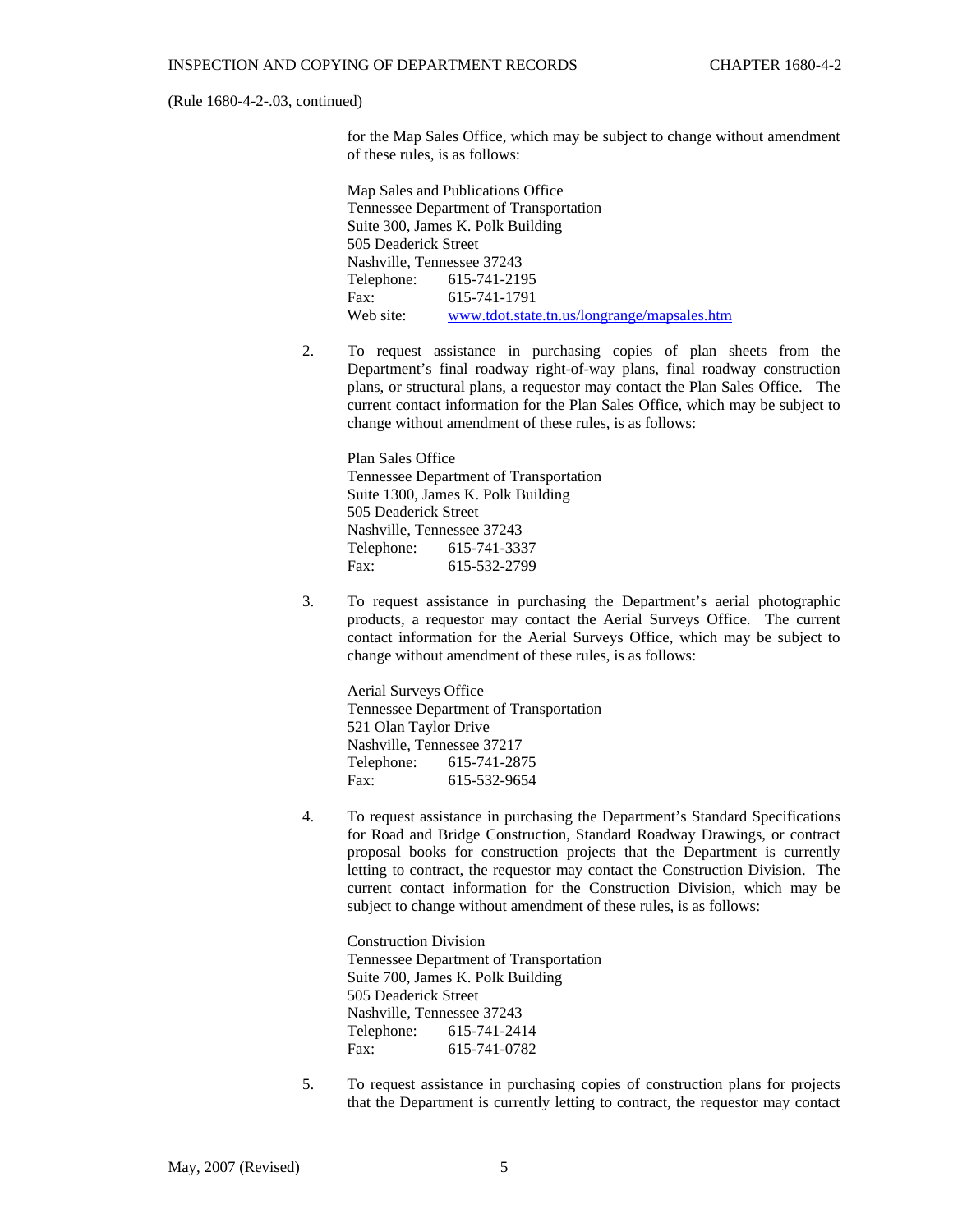the Copy Center. The current contact information for the Copy Center, which may be subject to change without amendment of these rules, is as follows:

TDOT Copy Center A Level, James K. Polk Building 505 Deaderick Street Nashville, Tennessee 37243 Telephone: 615-741-2048 Fax: 615-532-2886

*Authority: T.C.A. §§ 4-3-2303(2), 10-7-503 and 10-7-506. Administrative History: Original rule filed February 26, 2007; effective May 12, 2007.* 

## **1680-4-2-.04 INSPECTION OF PUBLIC RECORDS.**

- (1) Preliminary Review of Request.
	- (a) Upon receiving a request to inspect a Department record pursuant to the Public Records Act, other than a record available for purchase, the Records Custodian or other office of the Department to which the request is directed shall make a preliminary assessment of the nature and scope of the request to determine whether the request is for a routine record or non-routine record.
	- (b) The Records Custodian or other office to which the request is directed may refer the request to Community Relations Office, Public Information Officer, or Legal Office, as appropriate, for assistance in processing a request to inspect public records.
- (2) Routine Records.

If the Records Custodian determines that the request is for a routine public record or records located within the specific office of the Department to which the request has been made, the Records Custodian shall make the record or records available to the requestor for inspection as soon as reasonably practicable during normal business hours, taking into consideration the volume of the request and the availability of Department staff as needed to maintain custody of the record or records during the inspection.

- (3) Non-Routine Records.
	- (a) If the Records Custodian or other office of the Department to which the request is directed or referred determines that the requested record or records cannot readily be made available for inspection by the requestor at the time and place of the request, the Records Custodian or other office shall explain to the requestor why additional time will be needed to make the record or records available, including without limitation any of the following reasons:
		- 1. The request is for a record or records not located within the specific office of the Department to which the request has been made;
		- 2. The request is for a record that, at the time of the request, is being used to conduct official business of the Department;
		- 3. The volume of the request is such that the requested records cannot, at the time of the request, be readily produced for inspection within a reasonable time during normal business hours;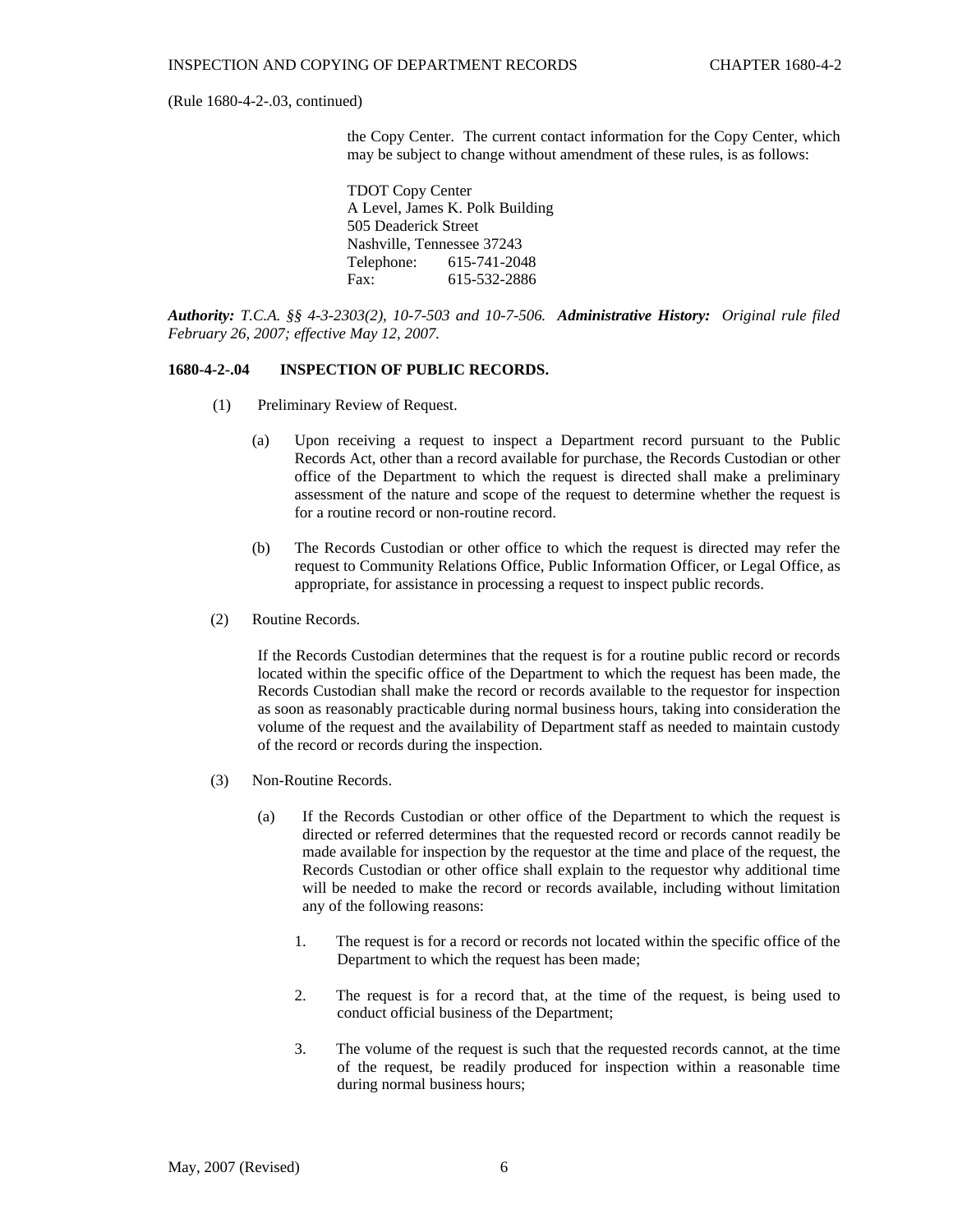- 4. The request is for a non-routine record, including without limitation a record that may be, or a file that may contain, a confidential record or a record that may contain confidential information that must be redacted before it can be made available for public inspection;
- 5. The request is for a record that is maintained in an electronic, digital, or other non-printed form and cannot be readily accessed because of an equipment malfunction;
- 6. The request is for a record or information that is maintained in an electronic or digital database or other non-printed form and providing access to the record will require development of a program/application or the reloading of backup files in order to produce the record or put it into a readable format; or
- 7. Any other similar reason that makes it impracticable for the Department to make the record available for inspection at the time and place of the request.
- (a) To preserve a record of the request, the Department may ask the requestor to submit the request in writing, in accordance with Rule 1680-4-2-.03(2) above; provided, that failure to put the request in writing shall not prevent the requestor from making a personal inspection of records at the appropriate office during normal business hours.
- (b) In processing a request for the inspection of non-routine records, the Department will first determine whether the requested records exist within the custody of the Department. If the requested records exist within the custody of the Department, the Department will locate and review the requested records as soon as reasonably practicable, taking into consideration the nature and/or volume of the request and the availability of Department staff.
- (c) Upon completing its review of the requested records, the Department will communicate with the requestor in writing or by telephone concerning the time, place and manner in which the requested public records may be made available for inspection.
- (d) If the requested records do not exist within the custody of the Department, or if the requested records are confidential records not available for public inspection, such fact shall be communicated to the requestor; provided, however, that nothing in this Chapter shall be construed to require the Department to generate a detailed description of each confidential record withheld from inspection, such as may be required with respect to the production of documents in discovery under the Tennessee Rules of Civil Procedure.
- (e) If a requested record contains confidential information (e.g., certain information maintained in personnel records) but is otherwise a public record, the Department will generate a copy of the record from which the confidential information has been removed and the redacted record will be made available for inspection. As provided in Rule 1680-4-2-.06(5) below, the Department may require reimbursement for the employee time associated with making the redacted record.
- (f) If the requested record or information is available in an electronic or digital database or other non-printed form, and providing access to the record will require development of a program/application or the reloading of backup files to produce the record or put it into a readable format, the Department may require reimbursement for any employee time and/or other costs associated with developing the program or application and producing the record for inspection, as provided in Rule 1680-4-2-.06(6) below.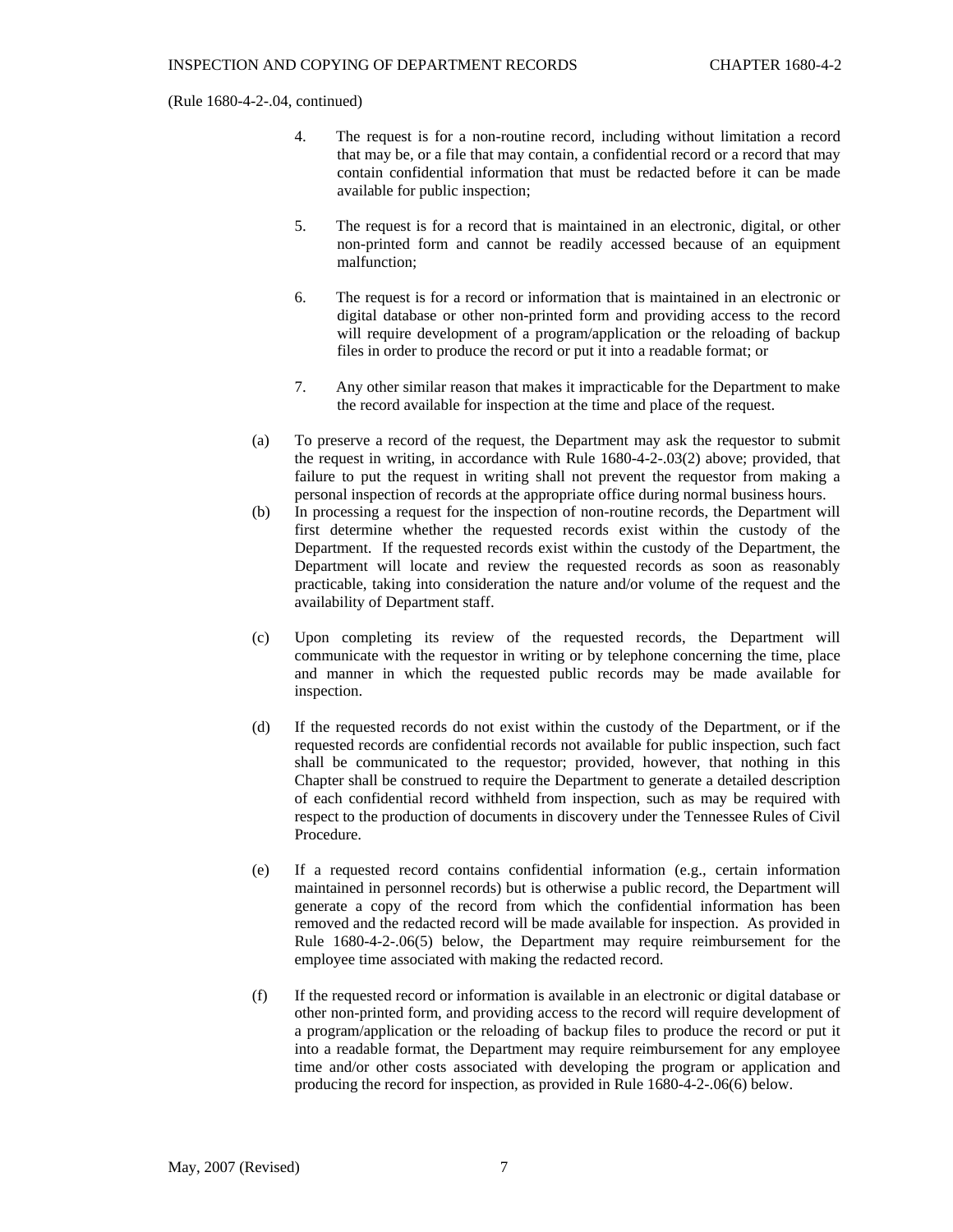(4) Form of Record Produced.

Nothing in this Chapter shall be construed to require the Department to make any public record available for inspection in the exact form requested by the requestor, e.g., the Department may make a public record maintained in electronic or digital form available for inspection in printed form.

*Authority: T.C.A. §§ 4-3-2303(2), 10-7-503 and 10-7-506. Administrative History: Original rule filed February 26, 2007; effective May 12, 2007.* 

#### **1680-4-2-.05 COPYING OF PUBLIC RECORDS.**

- (1) Preliminary Review of Request.
	- (a) Upon receiving a request to obtain a copy of a Department record pursuant to the Public Records Act, other than a record available for purchase, the Records Custodian or other office of the Department to which the request is directed shall make a preliminary assessment of the nature and scope of the request to determine whether the request is for a routine record or non-routine record.
	- (b) The Records Custodian or other office to which the request is directed may refer the request to Community Relations Office, Public Information Officer, or Legal Office, as appropriate, for assistance in processing a request for copies of public records.
- (1) Routine Records.
	- (a) If the Records Custodian determines that the request is for a routine public record or records located within the specific office of the Department where the request has been made, and the request has not been referred to the Community Relations Division, Public Information Officer, or Legal Office as provided above, the Department shall have the requested record or records located and copied as soon as reasonably practicable during normal business hours, taking into consideration the volume of the request and the availability of Department staff as needed to maintain custody of the record or records while it is being copied.
	- (b) The Department shall charge the requestor for the cost of making the copy, as provided in Rule 1680-4-2-.06 below. Except as may otherwise be provided in these rules, payment will be required prior to receipt of the copy.
- (2) Non-Routine Records.
	- (a) If the Records Custodian or other office of the Department to which the request is directed or referred determines that copies of the requested record or records cannot be readily made at the time and place of the request, the Records Custodian or other office shall explain to the requestor why additional time will be needed to make copies of the record or records available, including without limitation any of the following reasons:
		- 1. The request is for a record or records not located within the specific office of the Department where the request has been made;
		- 2. The request is for a record that, at the time of the request, is being used to conduct official business of the Department;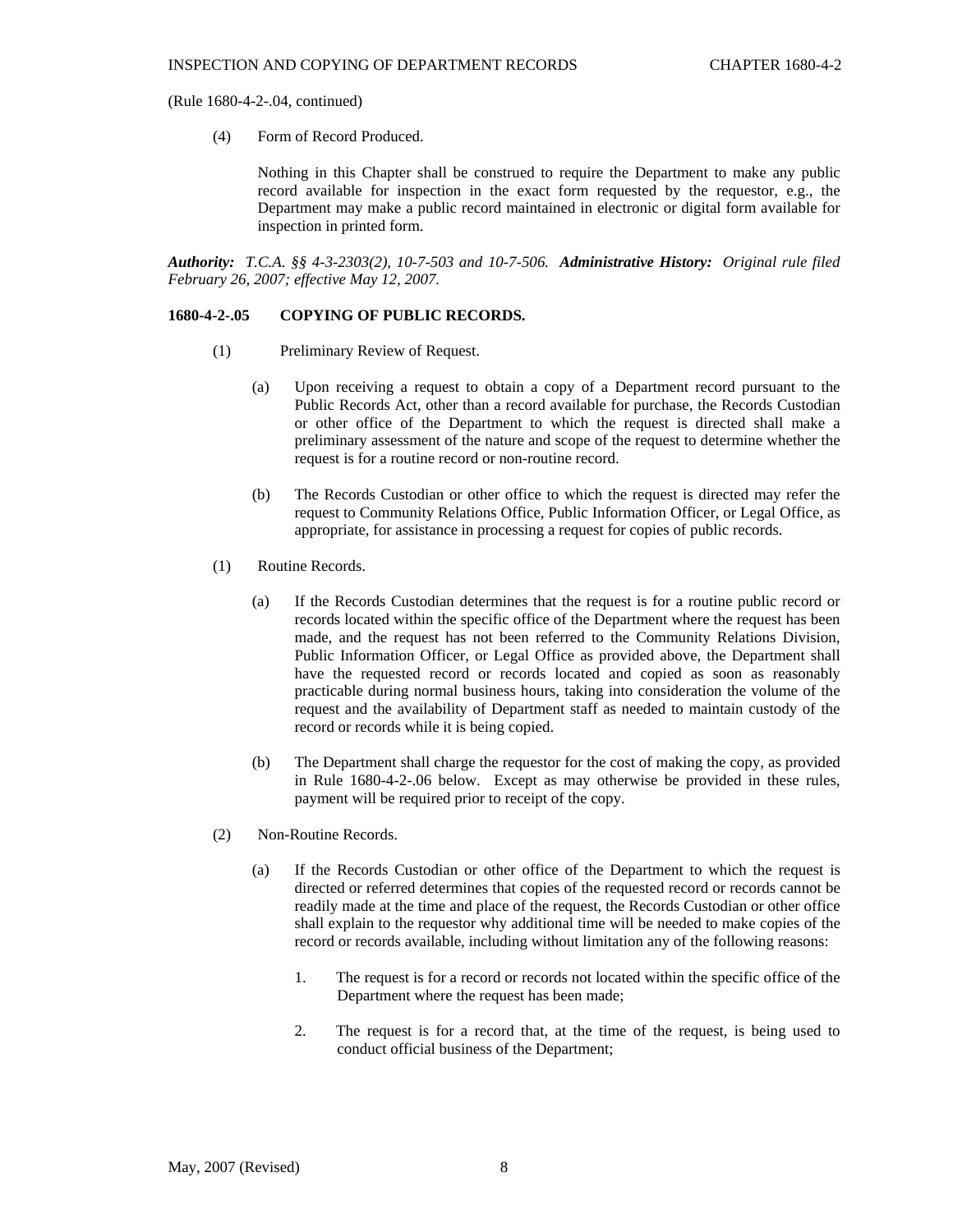- 3. The volume of the request is such that the requested records cannot, at the time of the request, be readily copied within a reasonable time during normal business hours;
- 4. The request is for a non-routine record, including without limitation a record that may be, or a file that may contain, a confidential record or a record that may contain confidential information that must be redacted before it can be copied;
- 5. The request is for a record that is maintained in an electronic, digital, or other non-printed form and cannot be readily accessed or copied because of an equipment malfunction;
- 6. The request is for a record or information that is maintained in an electronic or digital database or other non-printed form and providing access to the record will require development of a program/application or the reloading of backup files in order to produce the record or put it into a readable format; or
- 7. Any other similar reason that makes it impracticable for the Department to provide a copy of the record at the time of the request.
- (b) To preserve a record of the request, the Department may require the requestor to submit the request in writing, in accordance with Rule 1680-4-2-.03(2) above; provided, that failure to put the request in writing shall not prevent the requestor from making a personal inspection of records at the appropriate office during normal business hours.
- (c) In processing a request for copies of non-routine records, the Department will first determine whether the requested records exist within the custody of the Department. If the requested records exist within the custody of the Department, the Department will locate and review the requested records as soon as reasonably practicable, taking into consideration the nature and/or volume of the request and the availability of Department staff.
- (d) Upon completing its review of the requested records, the Department will communicate with the requestor in writing or by telephone concerning the availability of the records, the cost to procure copies, and the manner in which the copies may be delivered to the requestor. Upon confirming the request and receiving payment for the copy costs (unless waived as provided in Rule 1680-4-2-.06(8) below), the Department will deliver the requested copies of public records to the requestor in the agreed upon manner.
- (e) If the requested records do not exist within the custody of the Department, or if the requested records are confidential records not available to the public, such fact shall be communicated to the requestor; provided, however, that nothing in this Chapter shall be construed to require the Department to generate a detailed description of each confidential record not copied, such as may be required with respect to the production of documents in discovery under the Tennessee Rules of Civil Procedure.
- (f) If a requested record contains confidential information (e.g., certain personal information maintained in personnel records) but is otherwise a public record, the Records Custodian will generate a copy of the record from which the confidential information has been removed and the redacted record will be copied. As provided in Rule 1680-4-3-.06(5) below, the Department may require reimbursement for the employee time associated with making the redacted record in addition to payment for the cost of copying the redacted record.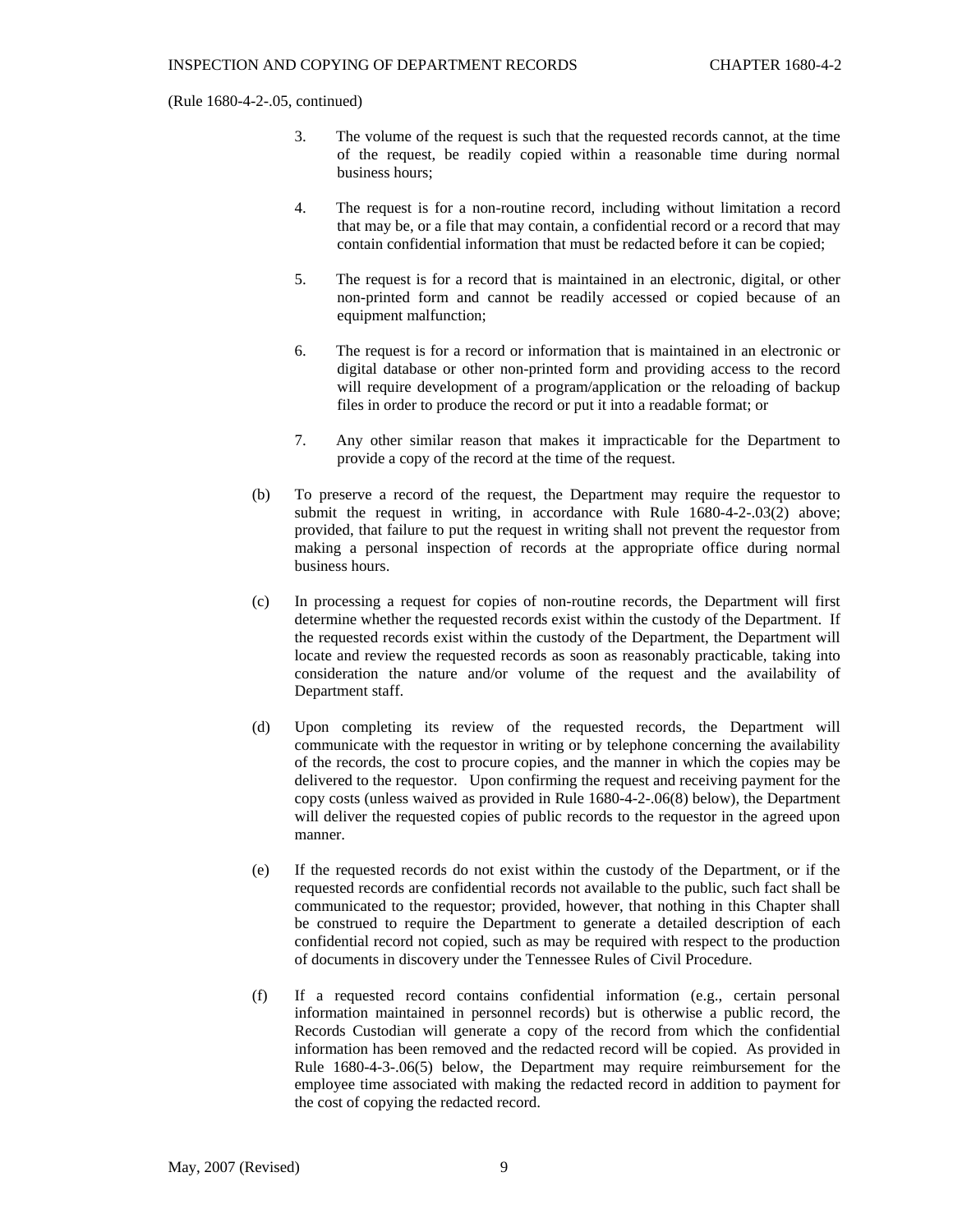- (g) If the requested record or information is maintained in an electronic or digital database or other non-printed form and providing a copy of the record will require development of a program/application or the reloading of backup files to produce the record or put it into a readable format, the Department may require reimbursement for any employee time and/or other costs associated with developing the program or application and producing the record, as provided in Rule 1680-4-2-.06(6) below. This charge shall be in addition to reimbursement for the cost of copying the record or records that have been produced.
- (3) Records Available for Purchase.

If the request is for a copy of any of the following records available for purchase, the requestor will be referred to the identified office to purchase the requested record:

- (a) Requests for maps and publications that are available from the Map Sales Office will be referred to that office;
- (b) Requests for aerial photographic products will be referred to the Aerial Surveys Office;
- (c) Requests for plan sheets from the Department's final roadway right-of-way plans, final roadway construction plans, or structural plans will be referred to the Plan Sales Office or to such additional Department offices where the Department may choose to make such plan sheets available for purchase;
- (d) Requests for Standard Specifications for Road and Bridge Construction, Standard Roadway Drawings, or contract proposal books for projects currently being let to contract will be referred to the Construction Division; or
- (e) Requests for construction plans for projects currently being let to contract will be referred to the Copy Center.

The contact information for each of these offices is provided in Rule 1680-4-2-.03(3) above.

(4) Form of Record Copied.

Nothing in this Chapter shall be construed to require the Department to reproduce a public record in the exact form requested by the requestor, e.g., the Department may provide a printed copy of a public record maintained in electronic or digital form.

- (5) Custody of Records.
	- (a) The Department shall maintain custody of Department records at all times. Except where the use of a commercial copier service has been authorized, as provided in Rule 1680-4-2-.06(3) below, the Department will make and provide the requested copies to the requestor as soon as reasonably practicable, given the nature and volume of the request and the availability of Department staff.
	- (b) A requestor shall not be allowed to take custody of any Department record or use a personal photocopier, personal computer, or other personal equipment of any kind to make photocopies, download electronic or digital records, reproduce computer disks, or otherwise mechanically reproduce any Department record; provided, however, that this shall not be construed to prohibit a requestor from making personal notes or manually copying all or part of the contents of a Department record.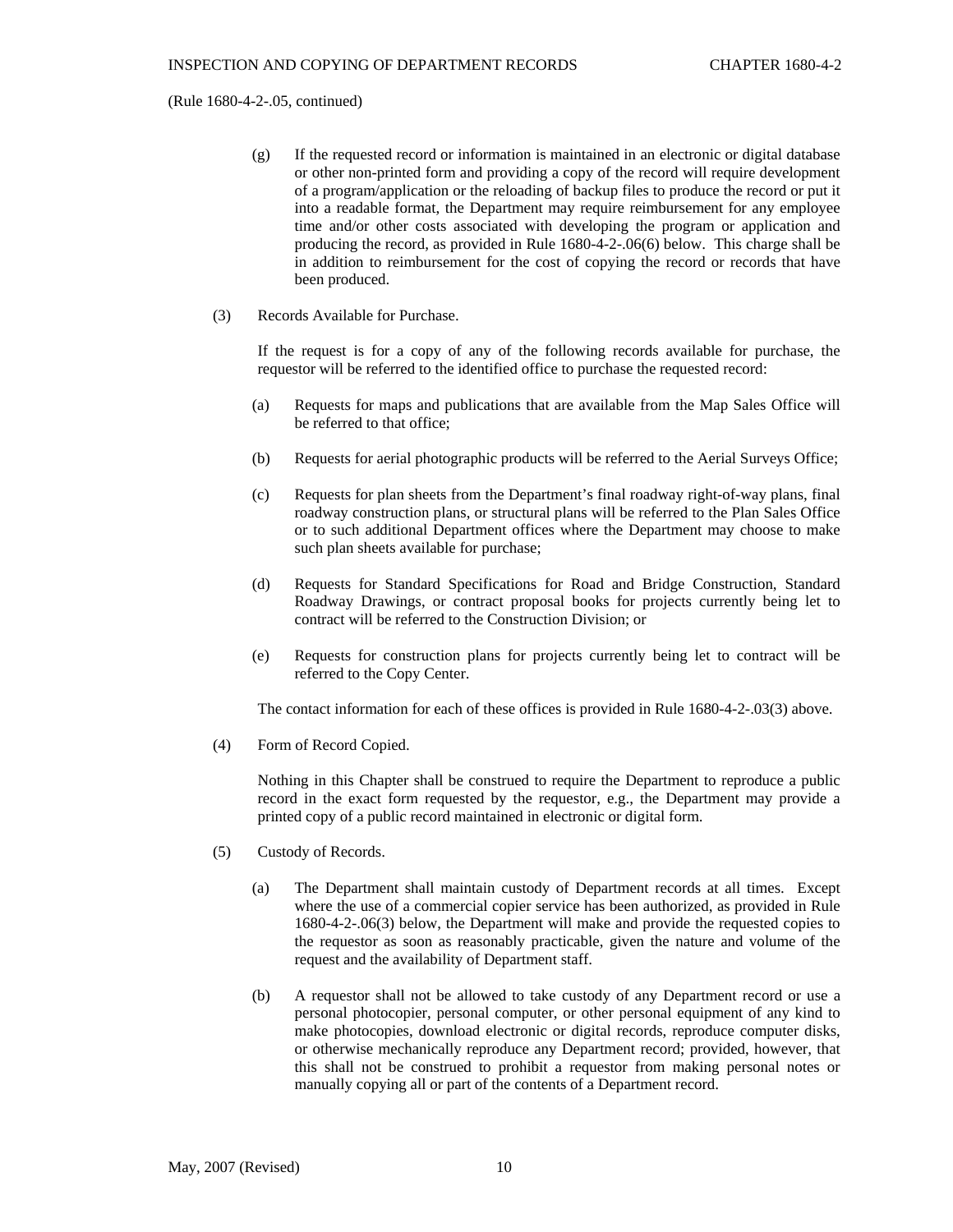(7) Plans Disclaimer and Limitation of Liability Agreement.

When providing a copy, in any form, of project plans or any part thereof, the Department may require the recipient to sign a plans disclaimer and limitation of liability agreement as a precondition for receiving a copy of the plans or portion of plans. The plans disclaimer and limitation of liability agreement may contain, at a minimum, the terms and conditions shown in Appendix 1 of Rule 1680-4-2-.07 below; provided, however, that the form may be modified or terms and conditions may be added as appropriate in particular circumstances.

*Authority: T.C.A. §§ 4-3-2303(2), 10-7-503 and 10-7-506. Administrative History: Original rule filed February 26, 2007; effective May 12, 2007.* 

# **1680-4-2-.06 PAYMENT OF COSTS FOR REPRODUCING PUBLIC RECORDS.**

- (1) Standard Copy Charges.
	- (a) Paper Photocopies or Printings.

Except as may be provided elsewhere in this rule, the Department shall charge for the costs of making and providing paper photocopies or printings of public records as follows:

|    | Record page size                     | Cost (black $&$ white)             | Cost (color)                       |
|----|--------------------------------------|------------------------------------|------------------------------------|
| 1. | $8\frac{1}{2}$ " x 11" (letter size) | $$.50$ /page                       | $$1.00$ /page                      |
| 2. | $8\frac{1}{2}$ " x 14" (legal size)  | $$.60$ /page                       | $$1.20$ /page                      |
| 3. | $11''$ x 17" or $12''$ x 18"         | \$2.00/page                        | \$4.00/page                        |
| 4. | $24''$ x $36''$                      | $$4.00$ /page                      | \$8.00/page                        |
| 5. | $>24$ " x 36"                        | $$.75$ /sq. ft.<br>or part thereof | $$1.50$ /sq. ft<br>or part thereof |

 Copies of irregular-sized records will be charged at the cost for the nearest regular size page identified above.

- (b) Electronic Copies.
	- 1. Electronic copies of public records may be provided at the discretion of the Department. If provided, electronic copies shall be charged at a minimum of \$10.00 per CD disk containing 650 megabytes, if available.
	- 2. The charge per CD disk shall be in addition to any costs associated with the production of records from a database or backup files, as provided in paragraph (6) of this Rule below.
- (2) Records Available for Purchase.

The Department will offer the following kinds of records for sale to the public at standard prices, plus sales tax and shipping charges, if applicable. The products identified and the prices indicated below are given for informational purposes only and may be subject to change without amendment of these rules.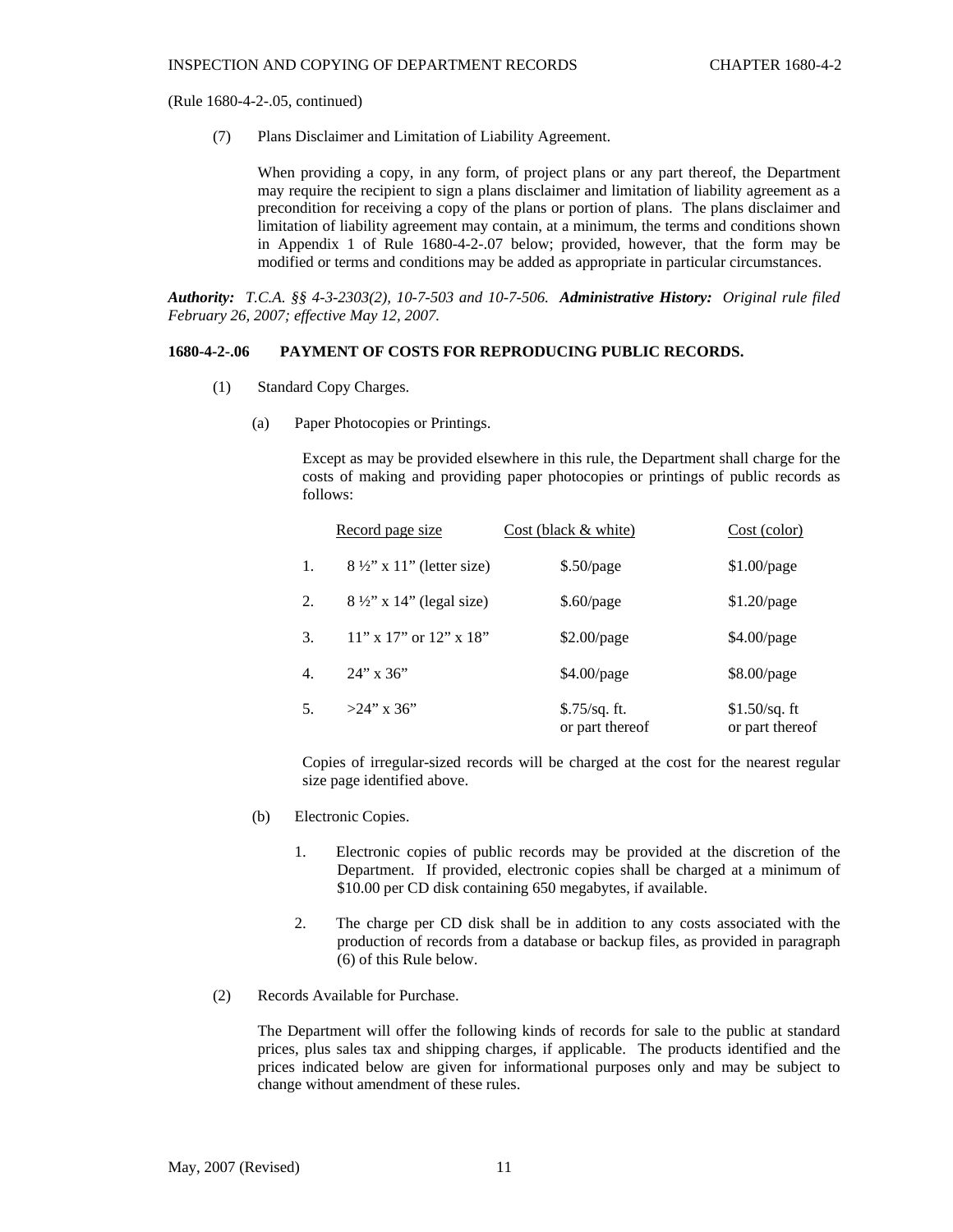(a) Plan Sheets Available from the Plan Sales Office.

Plan sheets from final roadway right-of-way plans, final roadway construction plans, and structural plans may be purchased from the Plan Sales Office at the following prices, plus sales tax and shipping charges, if applicable:

| Half-size plans $(12" \times 18"$ or $11" \times 17"$ | $$2.00$ /page |
|-------------------------------------------------------|---------------|
| Full-size plans $(24" \times 36")$                    | $$4.00$ /page |

Note: The Department may choose to make individual plan sheets available for

purchase at additional Department offices, in which case the plan sheets may be purchased at the same price per page as would be charged by the Plan Sales Office and subject to sales tax and shipping charges, if applicable.

(b) Current Construction Plans Available from the Copy Center.

A full set of construction plans for projects that the Department is currently letting to contract may be purchased from the Copy Center at the following prices, plus sales tax and shipping charges, if applicable:

|    | <b>Total Number of Pages</b>           | Cost       |
|----|----------------------------------------|------------|
| 1. | 1 to 10 pages                          | \$<br>3.00 |
| 2. | 11 to 50 pages                         | \$10.00    |
| 3. | 51 to 100 pages                        | \$25.00    |
| 4. | 101 to 200 pages                       | \$50.00    |
| 5. | $201$ to $250$ pages                   | \$100.00   |
| 6. | For each additional 50-page increment, |            |

| Tor each againment so page merement,       |         |
|--------------------------------------------|---------|
| or portion thereof, greater than 250 pages | \$25.00 |

Note: Individual plan sheets may be purchased from the Copy Center at the same price per page as would be charged by the Plan Sales Office, as indicated in subparagraph (a) above, and subject to sales tax and shipping charges, if applicable.

(c) Publications Available from the Construction Division.

The following publications may be purchased from the Construction Office at the following prices, plus sales tax and shipping charges, if applicable:

| Current contract proposal books: | \$25.00 |  |
|----------------------------------|---------|--|
|                                  |         |  |

| 2. | <b>Standard Specifications for Road</b> |         |
|----|-----------------------------------------|---------|
|    | and Bridge Construction                 | \$12.00 |
|    |                                         |         |

- 3. Standard Roadway Drawings \$100.00
- (d) Aerial Photographic Products Available from the Aerial Surveys Office.
	- 1. Photographic Product Prices for State Agencies (effective 3/1/2004).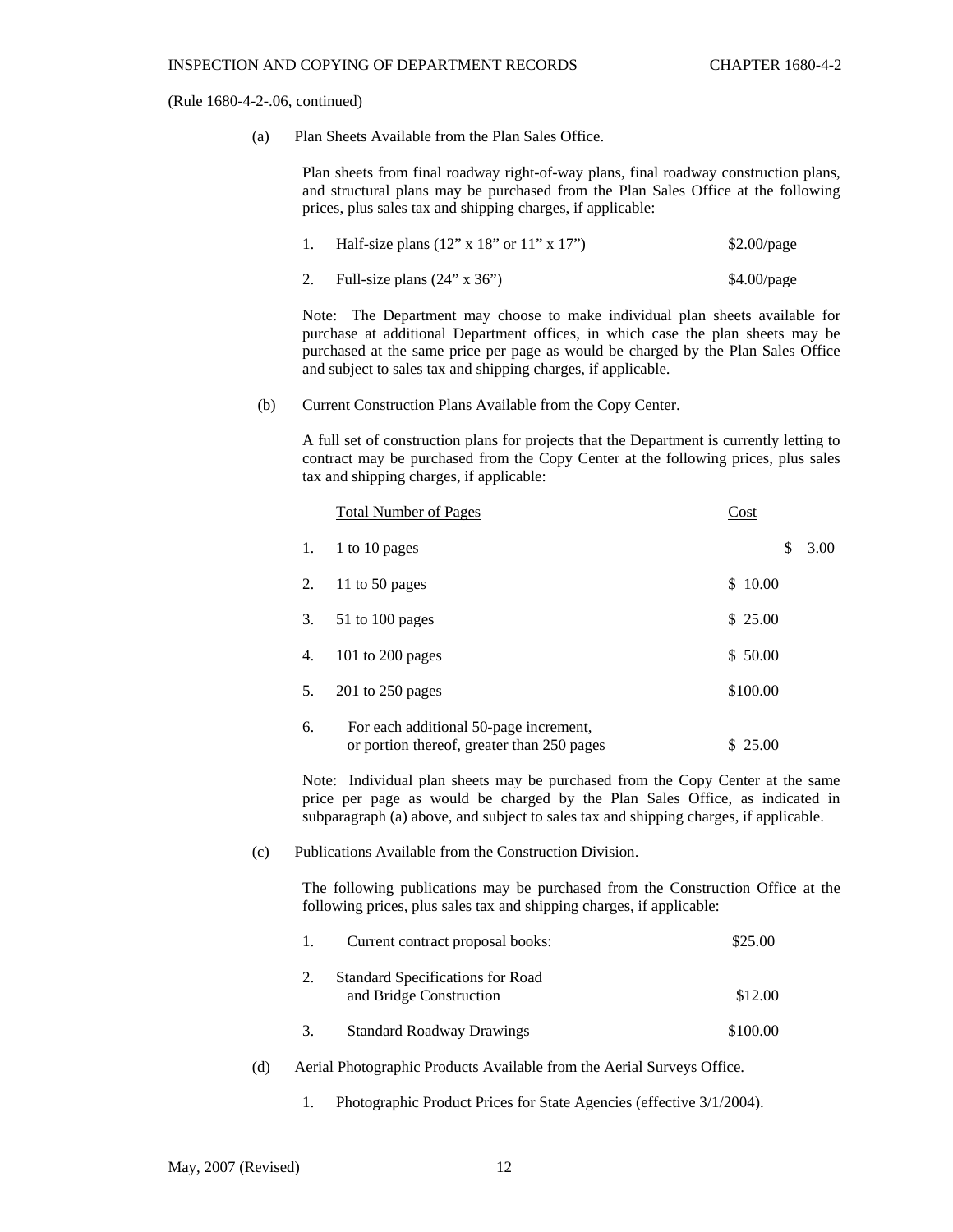### Item Description Cost/Unit

|                   | <b>P31</b>                                                             | Aerial photography, serial film, black & white                                            | \$1.85/linear ft.     |
|-------------------|------------------------------------------------------------------------|-------------------------------------------------------------------------------------------|-----------------------|
|                   | P32                                                                    | Aerial photography, aerial film, color                                                    | \$7.20/linear ft.     |
|                   | P33                                                                    | Aerial photography, contact print                                                         | \$0.55/each           |
|                   | P34                                                                    | Aerial photography, paper enlargements                                                    | $$0.75$ /sq. ft.      |
|                   | P35                                                                    | Film, continuous tone negative                                                            | \$2.55/sq. ft.        |
|                   | P <sub>36</sub>                                                        | Aerial photography film, limited tonal range,<br>or halftone transparencies, reproducible | $$1.75$ /sq. ft.      |
|                   | P36                                                                    | Film reproductions, line negatives                                                        | $$1.75$ /sq. ft.      |
|                   | P <sub>36</sub>                                                        | Film reproduction, line transparencies                                                    | $$1.75$ /sq. ft.      |
|                   | <b>P37</b>                                                             | Aerial photography, film diapositives<br>(continuous tone transparencies)                 | \$4.20/each           |
|                   | P38                                                                    | Small format black & white film TMY                                                       | \$4.75/each           |
|                   | P39                                                                    | Medium format black & white film                                                          | \$3.25/roll           |
|                   | P <sub>40</sub>                                                        | Medium format color film negative                                                         | $$3.75$ /roll         |
|                   | P41<br>\$9.75/roll,                                                    | Medium format, color slide                                                                |                       |
| plus<br>vendor's  |                                                                        |                                                                                           |                       |
| processing charge |                                                                        |                                                                                           |                       |
|                   | P42                                                                    | Medium format color slide film                                                            | \$10.50/roll,<br>plus |
| vendor's          |                                                                        |                                                                                           |                       |
|                   |                                                                        | processing charge                                                                         |                       |
|                   | P43                                                                    | Small format color negative film                                                          | \$5.00/each           |
|                   | P58                                                                    | <b>Scanning Digital Photographs</b>                                                       | \$5.83/each           |
| 2.                | Photographic Product Prices for Other Purchasers (effective 3/1/2004). |                                                                                           |                       |
|                   | <b>Item</b>                                                            | Description<br>Cost/Unit                                                                  |                       |
|                   | 033                                                                    | Aerial photography, contact prints                                                        | \$3.00/each           |
|                   | O34                                                                    | Aerial photography, paper enlargements                                                    | \$3.00/sq. ft.        |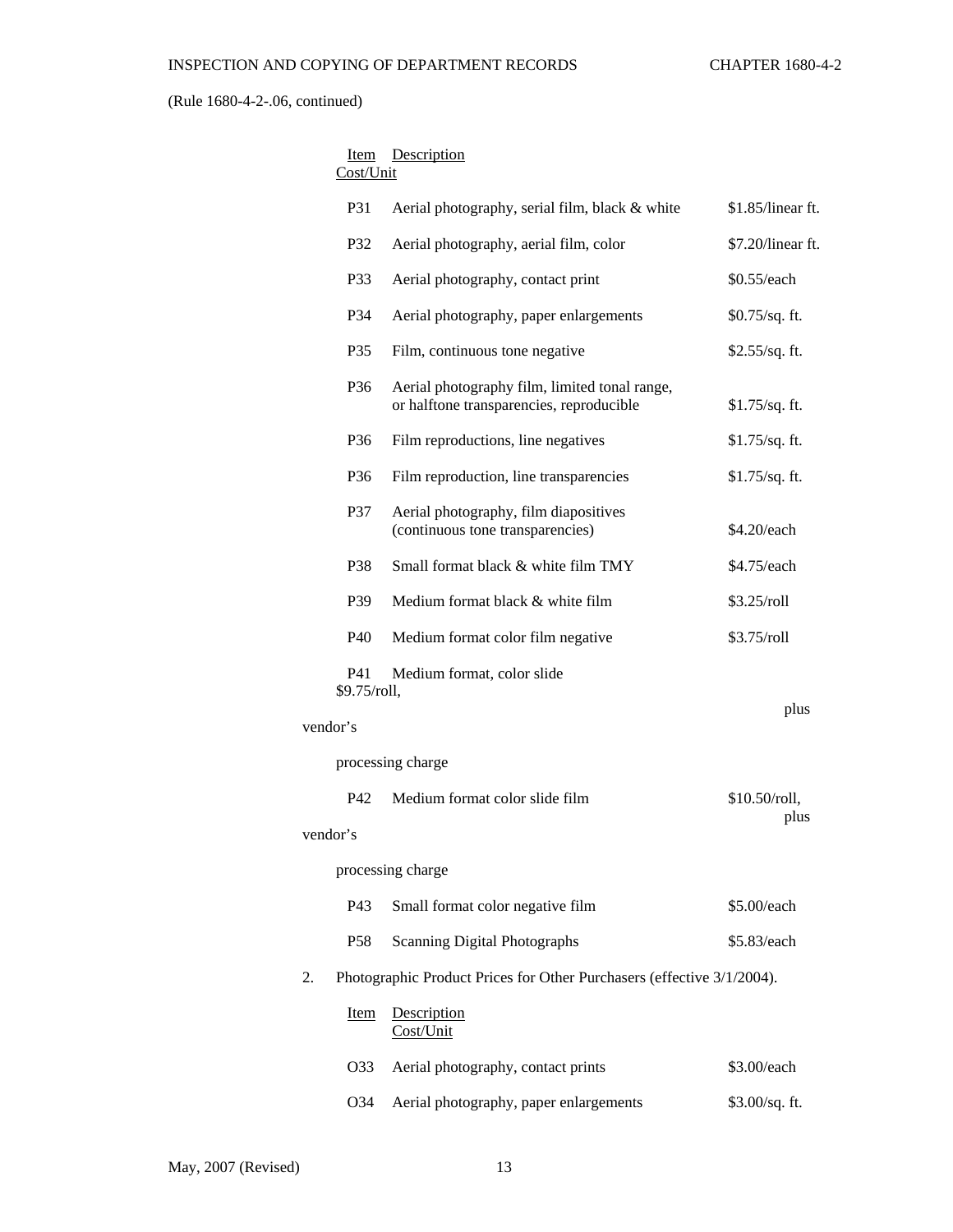| O35             | Film, continuous tone film                                                                                                                                 | $$5.00$ /sq. ft. |
|-----------------|------------------------------------------------------------------------------------------------------------------------------------------------------------|------------------|
| O36             | Aerial photography, film limited tonal range<br>or halftone transparencies, reproducible                                                                   | $$4.00/sq.$ ft.  |
| 036             | Film reproductions, line negatives                                                                                                                         | $$4.00/sq.$ ft.  |
| 036             | Film reproductions, line transparencies                                                                                                                    | $$4.00/sq.$ ft.  |
| O37             | Aerial photography, film diapositives<br>(continuous tone transparencies)                                                                                  | \$10.00/each     |
| O38             | Aerial photography, aerial film continuous<br>tone duplicate negative film (film transparency<br>required for reproduction duplicate negative)\$20.00/each |                  |
| O <sub>58</sub> | Scanning Digital Photographs                                                                                                                               | \$8.25/each      |
| O59             | Initial Set Up Fee (Research Fee)                                                                                                                          | \$10.00/each     |
|                 |                                                                                                                                                            |                  |

All sales are subject to sales tax and shipping costs, if applicable.

(e) Maps and Publications Available from the Map Sales Office.

The current prices (effective January 1, 2003) for maps and publications currently available for purchase through the Map Sales Office are posted on the Map Sales Office web page at [www.tdot.state.tn.us/longrange/mapsales.htm](http://www.tdot.state.tn.us/longrange/mapsales.htm) and are incorporated herein by reference. The product listing and prices are subject to change without amendment of these rules. All sales are subject to sales tax and shipping charges, if applicable.

(3) Use of Commercial Copier Services.

If a request for copies involves a large volume of public records or for the convenience of the Department in other appropriate circumstances, the Department may, in its sole discretion, authorize public records to be taken to a commercial copier service for copying. In such cases, the Department shall assign a Department employee or employees to transport the records to and from the commercial copier service and to maintain custody of the records at all times. In addition to paying the commercial copier service for the cost of making the copies, the requestor shall reimburse the Department for the full cost of employee time expended in gathering, transporting and maintaining custody of the requested records. The cost shall be calculated by multiplying the total number of hours expended times the employee's hourly wage rate plus the cost of any applicable employee benefits and overtime pay as required by law.

- (4) Recovery of Development Costs for Public Records Having Commercial Value.
	- (a) If the request is for a copy of a public record that has commercial value, and such request requires the reproduction of all or a portion of a computer generated map or other similar geographic data that was developed with public funds, the Department may charge a fee to recover costs associated with development of the map or geographic data, as provided in Tennessee Code Annotated § 10-7-506. This charge shall be in addition to any fees charged for the cost of copying the record as provided elsewhere in this Rule.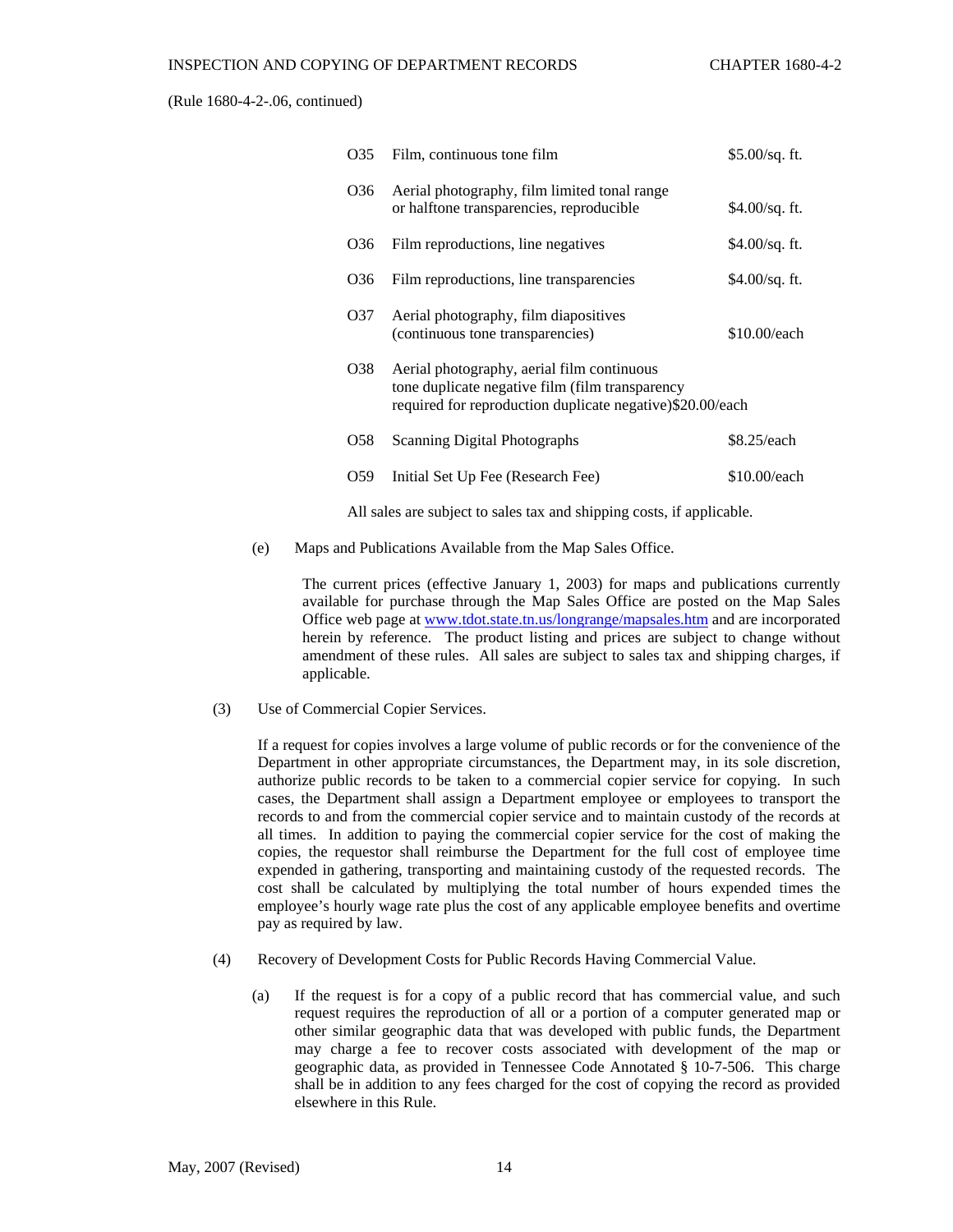- (b) For the purposes of this paragraph, a "public record that has commercial value" means a public record requested for any purpose other than:
	- 1. A non-business use by an individual; and
	- 2. A news gathering use (broadcast or publication) by a news media organization.
- (c) The recovery of development costs from a requestor shall be limited to not more than ten percent (10%) of the total actual costs relating to the development of the computer generated map or other geographic data, including:
	- 1. Labor costs;
	- 2. Costs incurred in design, development, testing, implementation and training; and
	- 3. Costs necessary to ensure that the map or data is accurate, complete and current, including the cost of adding to, updating, modifying and deleting information.
- (5) Production of Redacted Records.

If a record must be edited to remove confidential information in order to generate a copy of a public record for inspection and/or copying, the requestor shall reimburse the Department for the full cost of employee time expended in redacting the record or records. The cost shall be calculated by multiplying the total number of hours expended times the employee's hourly wage rate plus the cost of any applicable employee benefits and overtime pay as required by law. The charge for producing a redacted record shall be in addition to any fees charged for the cost of copying the public record as provided elsewhere in this Rule.

- (6) Production of Records from a Database or Backup Files.
	- (a) If the requested record or information is maintained in an electronic or digital database or other non-printed form and providing the record for inspection and/or copying will require development of a program/application or the reloading of backup files to produce the record or put it into a readable format, the requestor shall reimburse the Department for the full cost of employee time and/or other costs, including the cost of services provided by an independent contractor, associated with developing the program/application or the reloading of backup files to produce the record. The charge for producing the record shall be in addition to any fees charged for the cost of copying the public record as provided elsewhere in this Rule.
	- (b) The cost of employee time shall be calculated by multiplying the total number of hours expended times the employee's hourly wage rate plus the cost of any applicable employee benefits and overtime pay as required by law.
	- (c) The cost of services provided by an independent contractor shall be the actual cost charged to the Department by the contractor in accordance with the unit rates established in the Department's contract.
- (7) Payment of Production and Copy Costs.
	- (a) Unless waived in accordance with Rule 1680-4-2-.06(8) below, all production and copy costs shall be remitted to the Department prior to or immediately upon receipt of any copies of a public record or records. These copy costs include the cost of producing redacted records and/or the cost of producing records from a database or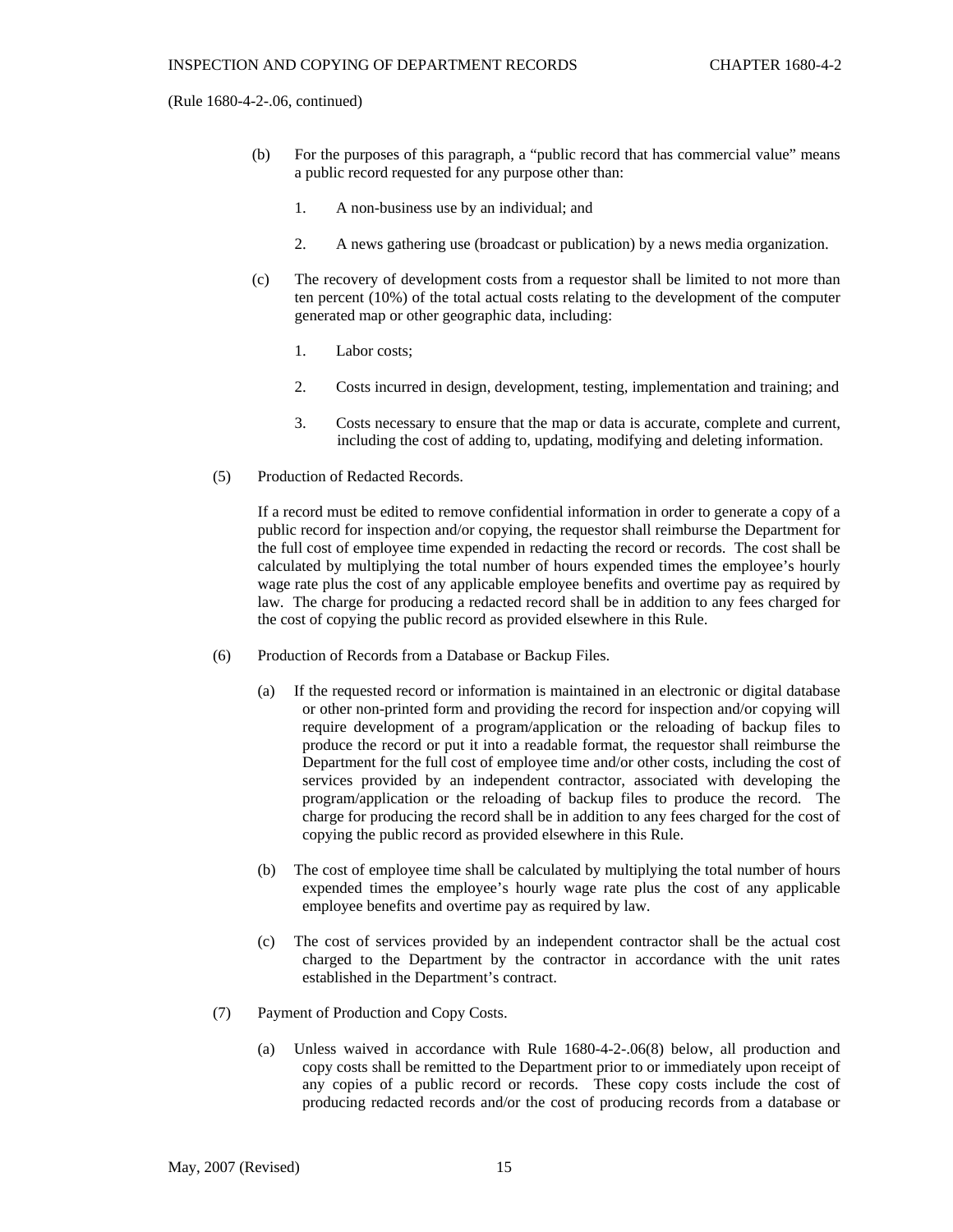backup files, if applicable, and shipping charges, if applicable, as well as any standard copy charges as provided in this Rule.

- (b) At the discretion of the Department, a requestor may be invoiced for the cost of providing copies of public records.
- (c) Payment shall be remitted by check or money order made payable to the Tennessee Department of Transportation.
- (8) Waiver of Production and Copy Charges.
	- (a) The Department may waive production and/or copy charges for copies of public records provided to Federal, State or local governmental agencies or officials.
	- (b) The Department may waive production and/or copy charges for copies of public records provided to any person or entity that will use the records to perform work for the Department or to perform work for another person or entity in connection with and for the benefit of a construction project or other official business of the Department.
	- (c) The Department may waive copy charges for copies of a map, plan sheet, or other public record provided to any person or entity whose property may be directly impacted by a Department project.
	- (d) The Department may waive copy charges if the request is for a routine record not exceeding ten (10) pages in length that may be readily copied and delivered to a requestor in person or by facsimile or e-mail transmission.

*Authority: T.C.A. §§ 4-3-2303(2), 10-7-503 and 10-7-506. Administrative History: Original rule filed February 26, 2007; effective May 12, 2007.* 

## **1680-4-2-.07 APPENDICES.**

(1) Appendix 1: Plans Disclaimer and Limitation of Liability Agreement.

# TD **Plans Disclaimer and Limitation of Liability Agreement**

The Tennessee Department of Transportation (TDOT) is committed to providing access to files and plans. TDOT does not possess a staff that is available to provide technical support to outside parties who receive copies of plans. It is important, therefore, that all potential users of these plans read the following disclaimer and accept its terms as prerequisite to the use of the plans.

- 1. TDOT makes no warranty of any kind, express or implied, with respect to the plan(s) subject to this agreement, and specifically makes no warranty that said plan(s) shall be fit for any particular purpose. Furthermore, any description of said plan(s) shall not be deemed to create an express warranty that such plan(s) shall conform to said description.
- 2. Receiver assumes all risk and liability for any losses, damages, claims or expenses resulting from the use or possession of any plan(s) furnished by TDOT pursuant to this agreement.
- 3. Receiver agrees to indemnify, defend and hold harmless to the extent permitted by law TDOT, its officers, agents, and employees from and against any and all claims, suits, losses, damages and costs,